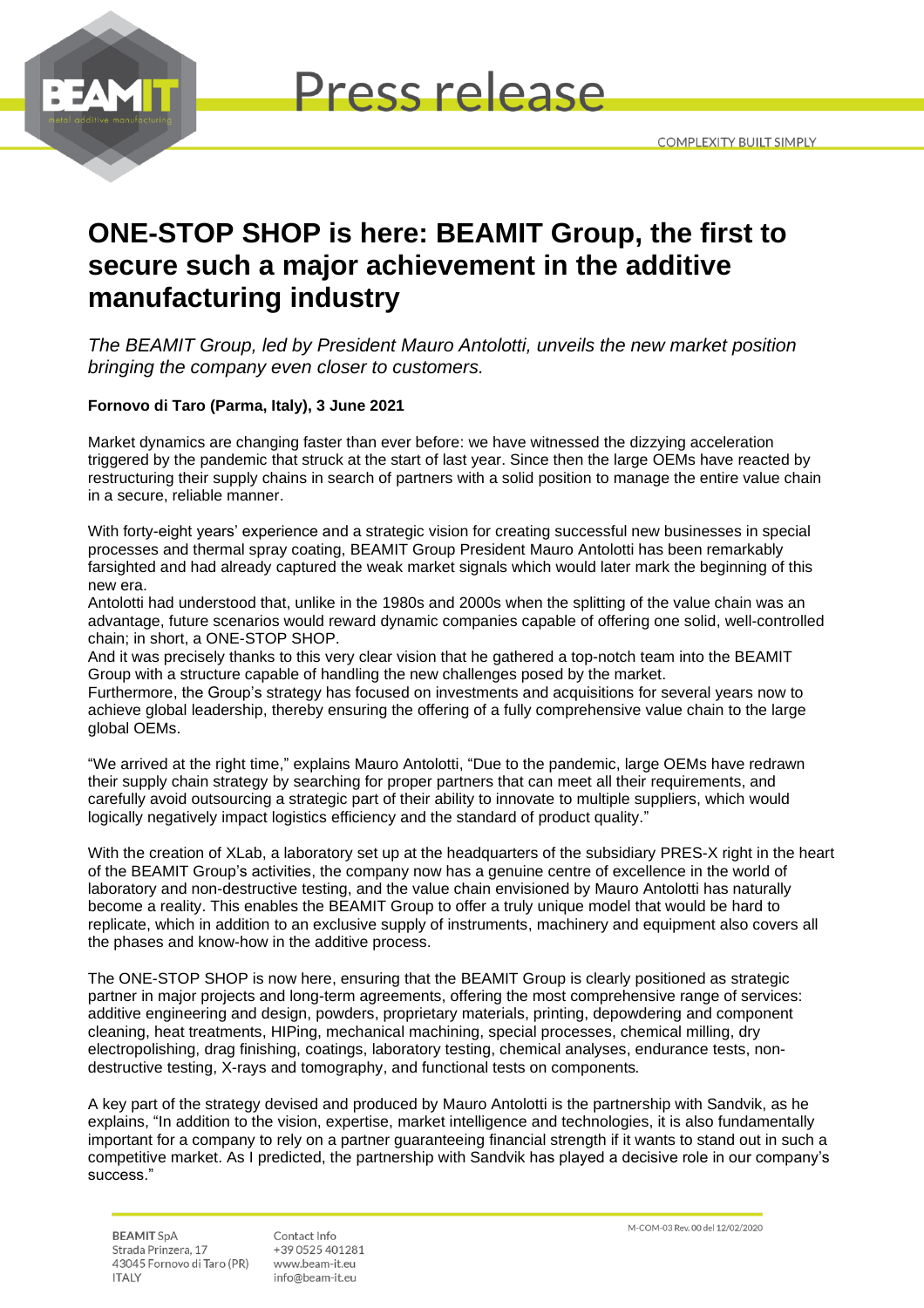



Major projects with the leading international OEMs are currently launching that demand a great deal of preparation and top-quality performance, a sole partner and a stringent policy for the security and confidentiality of data and component specifications. This is why the development plans formulated by President Mauro Antolotti favour setting up exclusively customer-centric plants fully custom designed to meet the products and volumes requested.

Press release

| <b>Processes</b>                        | <b>Current NADCAP</b> | <b>Scheduled NADCAP</b> |
|-----------------------------------------|-----------------------|-------------------------|
| Metal Additive Manufacturing (dmls-ebm) | X                     |                         |
| <b>Polimer Additive Manufacturing</b>   |                       |                         |
| Vacuum heat treatments                  | X                     |                         |
| Air heat treatments                     | X                     |                         |
| Hipping                                 |                       | X                       |
| Machining                               |                       |                         |
| Edm cutting                             |                       |                         |
| Sand blasting                           |                       |                         |
| Shot peening                            |                       |                         |
| <b>Chemical Milling</b>                 |                       | X                       |
| <b>DLyte</b>                            |                       | X                       |
| Drag finishing                          |                       |                         |
| Spray coating surface                   |                       | X                       |
| Depowdering                             |                       | Χ                       |
| Above the pack                          |                       | X                       |
| Slurry coating                          |                       | X                       |
| Innovative support removal              |                       |                         |
| Cleaning                                |                       | $\times$                |

| <b>Tests</b>        | <b>Current NADCAP</b> | <b>Scheduled NADCAP</b> |
|---------------------|-----------------------|-------------------------|
| <b>FPI</b>          |                       | X                       |
| X ray               |                       | $\times$                |
| Laser scanner       |                       |                         |
| <b>CMM Zeiss</b>    |                       |                         |
| Metallography       | X                     |                         |
| Cut up              |                       |                         |
| Tensile test        | X                     |                         |
| Chemistry           |                       | X                       |
| Gas analysis - Leco |                       | X                       |
| PSD laser           |                       |                         |
| Morphology laser    |                       |                         |
| Sieves              |                       |                         |
| Density             |                       |                         |
| Flowing - powders   |                       |                         |
| Flow test           |                       |                         |
| Pressure test       |                       |                         |
| Leak test           |                       |                         |
| CT scan             |                       | $\sf X$                 |
| Corrosion testing   |                       |                         |
| Hardness            | X                     |                         |

-END-